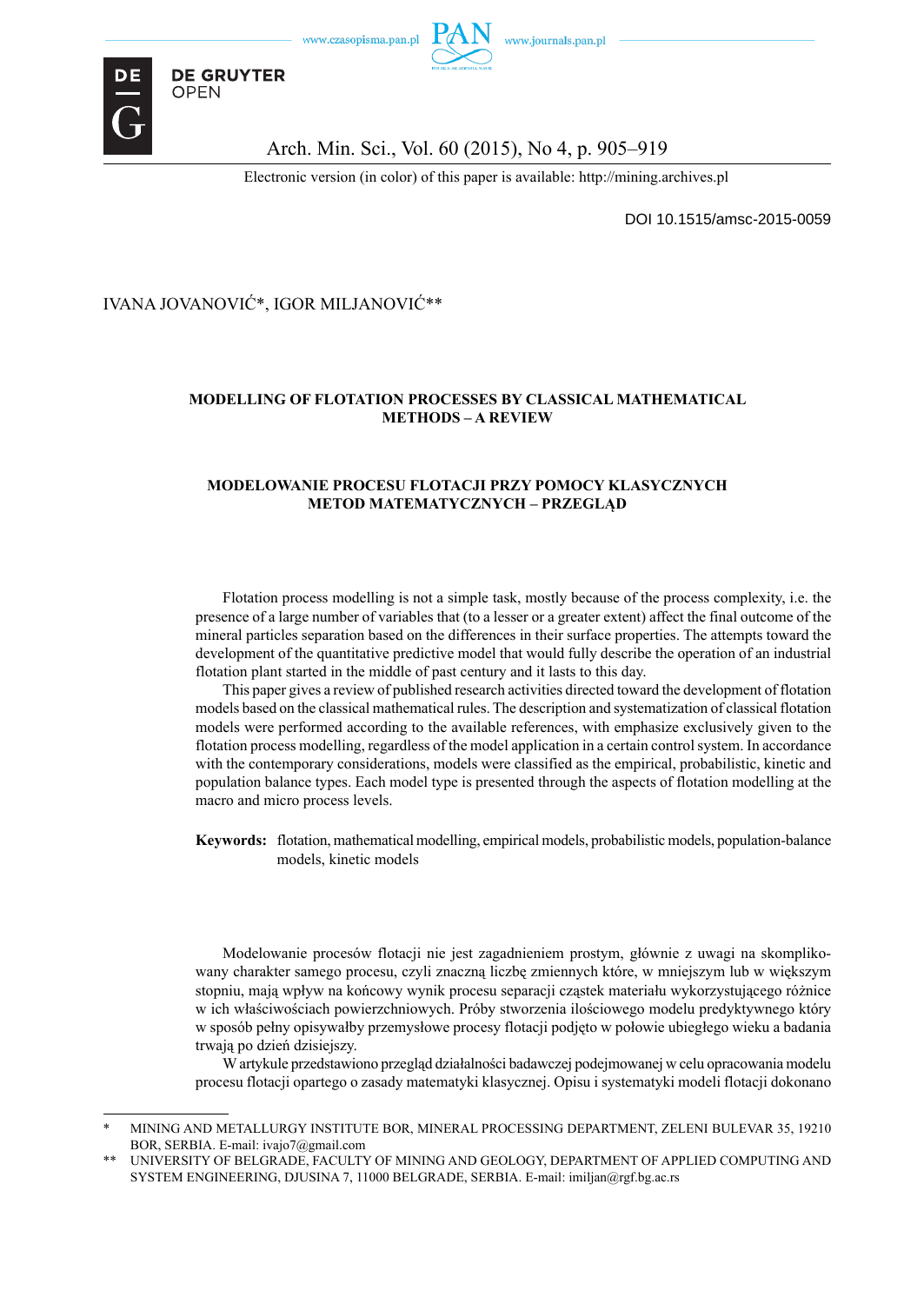

906

w oparciu o dostępną literaturę przedmiotu, główny nacisk kładąc na te modele, które wykorzystywane były wyłącznie do analizy procesu flotacji, bez względu na możliwość ich zastosowania także w układach sterowania. Zgodnie z obecnymi założeniami, modele sklasyfikowano jako empiryczne, probabilistyczne, kinetyczne oraz modele równowagi populacji. Każdy model zaprezentowany jest w kontekście modelowania procesu flotacji, z uwzględnieniem skali mikro oraz makro.

**Słowa kluczowe:** flotacja, modelowanie matematyczne, modele empiryczne, modele probabilistyczne, modele równowagi populacji, modele kinetyczne

# **1. Introduction**

The underlying principles of the flotation process are well established, but, according to the reports from many researchers, it is very hard to create the quantitative predictive models that can be used to simulate the operation of flotation cells in typical industrial circuits. The reason for these difficulties lies in the complexity of the many microprocesses and their mutual interactions influencing overall result, which is the separation of different mineral species by virtue of the differential surface conditions that can be induced on the various minerals (King, 2001).

Since the thirties, numerous mathematical models were presented which, with higher or lower adequacy, describe the flotation process. Historically, primarily the classical flotation models were developed (Garcia Zuñiga, 1935; Schumann, (1942; Kelsall, 1961; Woodburn, 1970; Harris, 1978; Lynch et al., 1981; Zhang, 1989; Yianatos, 1989; Schulze, 1993; Polat & Chander, 2000; King, 2001; Sherrell, 2004; Ali, 2007; Yianatos, 2007; Saleh, 2010; Xian-ping et al., 2011; etc.). With the development and application of computer techniques in flotation process modelling, in parallel with the classical models, development of soft computing based models started (Moolman et al., 1994; Çilek, 2002; Vieira et al., 2005; Marais & Aldrich, 2011; Nakhaei et al., 2012; Nakhaei et al., 2013; etc.).

Hitherto, the approach to the construction of mathematical models of flotation varied due to the scientific standpoint of an expert, expected model application and the available investments regarding human resources and time. Published models differ from types based on fundamental mathematical equations to the empirical types. Their potential use is not related only to the process simulation but to the process analysis as well.

For example, models can be used for data analysis that, from the perspective of technological process complexity, is not easy to achieve: such as the desired metal recovery in fine and coarse particle size classes of final and intermediary products and the prevention of the unwanted metal recovery in the fine classes of the concentrate. Furthermore, models can be used as a tool for improving the understanding of flotation process prior to operation of an automatic control system (Lynch et al., 1981).

Polat and Chander (2000) state that the micro- and macro-scale models are often used for flotation process description. In the micro-scale models, the sub-processes of the flotation system are identified and used to determine the cause and effect relationships between the system variables. In macro-scale modelling, the overall response of the flotation system is related to various operating parameters through a set of mathematical equations or rules and expressions of soft computing.

Flotation models can be generally divided into two categories: *empirical* and *phenomenological models* (Polat & Chander, 2000; Casali et al., 2002; Rojas & Cipriano, 2011). Phenomenologi-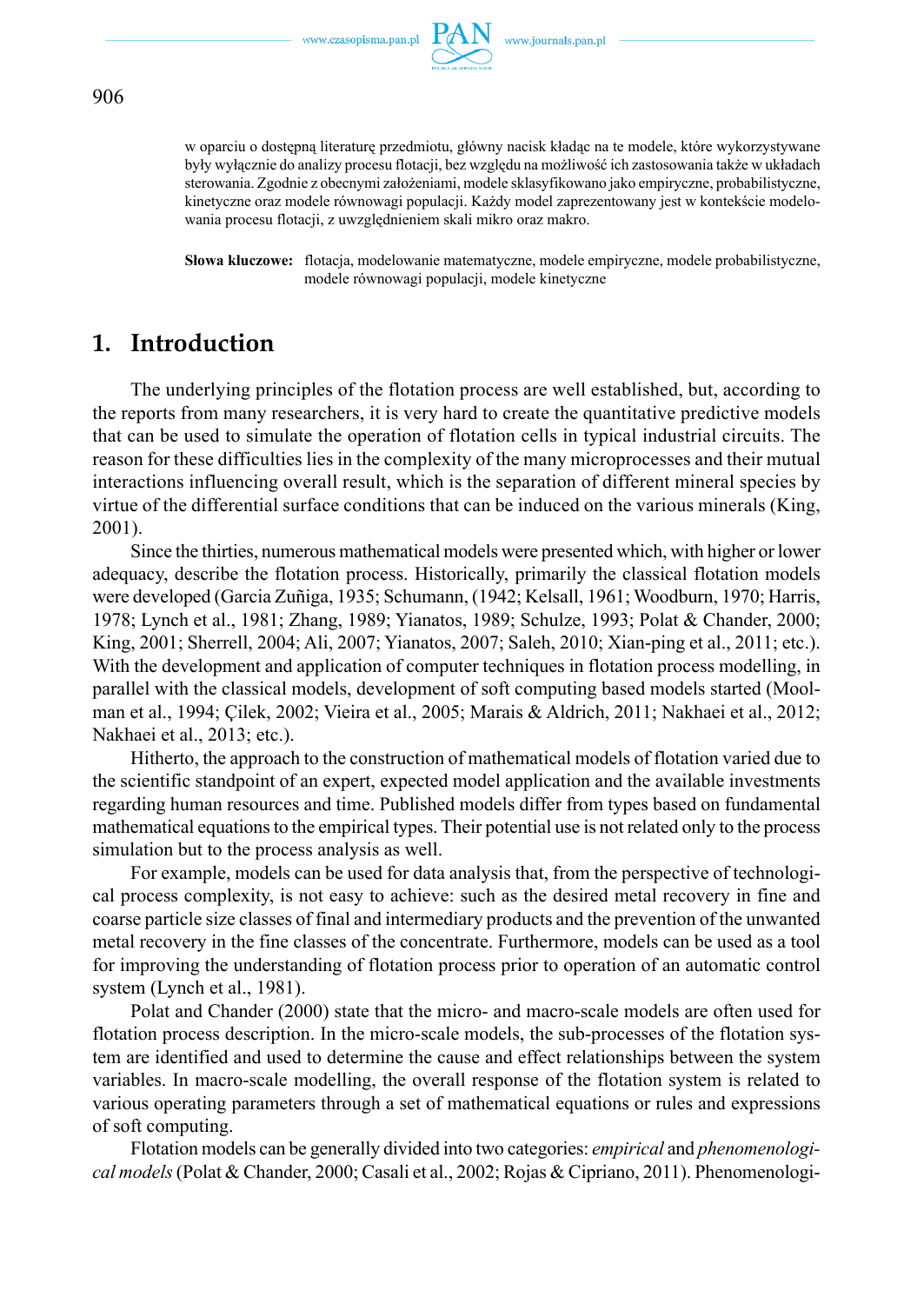cal models can be further classified as *probabilistic, kinetic* and *population-balance* types (Polat & Chander, 2000), but it should be noted that setting the clear boundaries in classification is often not possible. For example, the population-balance models can be viewed as the separate type of kinetic models, where the principles based on the probability of certain flotation subprocesses occurrence are often used.

Beside the basic classification, Hodouin (2011) states that models differ according to whether they are:

- Steady-state or Dynamic;
- Deterministic or Stochastic;
- Causal (input-output model) or non-causal (a set of relationships linking process variables, such as weight conservation constraints);
- Linear or non-linear;
- Based on mathematical equations or fuzzy rules.

Since the many disturbance variables exist in flotation system, it is not possible to create a model from a completely theoretical analysis, and even if it were possible, the model would be very impractical, due to its complexity. Therefore, no purely theoretical flotation model was developed to this day (Zhang, 1989).

The selection of model type depends on the real process conditions and the desired performances. However, it should be stated that models of complex process such as flotation, cannot fully represent the real process. Therefore, it is necessary to recognize the weaknesses of each model and, depending on the expected application, to disregard exactly those technological aspects of the process having the minimal influence to the model adequacy.

# **2. Flotation variables**

According to the literature data, there is an estimation of approximately 100 variables that affect (to a different extent) the flotation process (Laurila et al., 2002; Harris et al., 2002), making it very complex real time process. Apart from that, the mutual interactions between variables further complicate control efforts. For example, an increase in air flowrate may well result in a larger air bubble size, which will subsequently affect the bubble rise velocity, rate of attachment, gas holdup, froth depth, etc. (Ćalić, 1990; Milošević, 1994; Shean & Cilliers, 2011).

Furthermore, in industrial conditions, change of any variable at any bank in a flotation circuit causes a change of pulp composition and flowrate of each stream leaving that bank, as well as the changes in all later and even earlier streams (if there is a recirculation stream going back to an earlier stage) of the circuit. Lynch et al. (1981) give an example for the concentration of sulphide lead and zinc ores where the increase in pulp level of the scavenger bank results in higher initial recoveries of valuable minerals, gangue and water in scavenger concentrate. The increased material quantity from the scavenger concentrate affects the increase of pulp flowrate in the rougher stage of flotation, with decreased retention time in the rougher bank cells. Changes occurring in cleaner stage as well as the final result of the plant operation will reflect in increased recovery of the valuable component, but also in lower grade of the concentrate.

It should be noted that the interacting effects of changes in more than one variable within a short time can reflect on the disturbances in flotation plant operation for a longer period of time.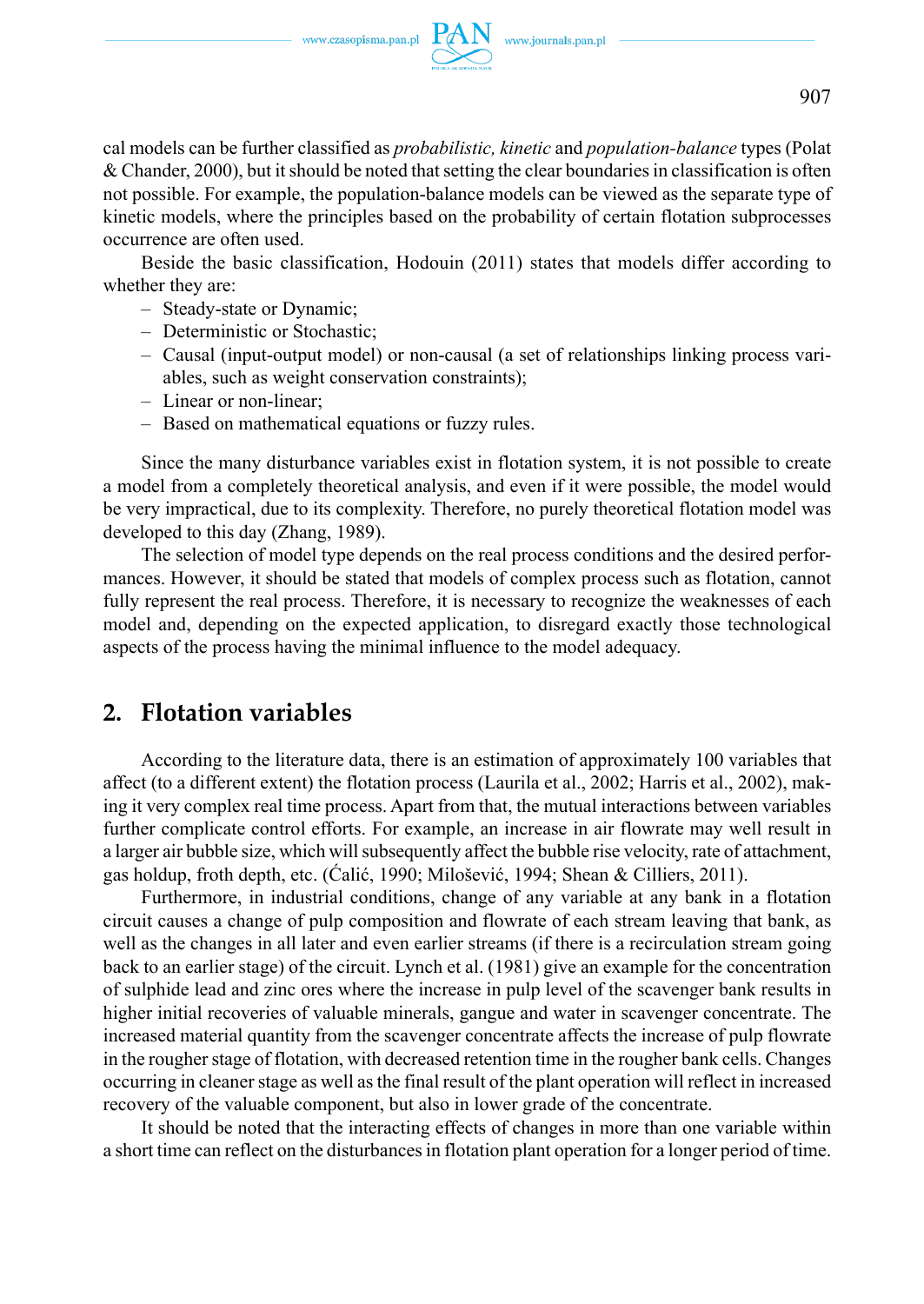www.czasopisma.pan.pl



908

Hodouin (2011) defines the status and the features of key input and output variables influencing the flotation process. In addition, the same author classifies input variables to:

- (1) Manipulated (i.e. variables that can be influenced) and
- (2) Disturbance variables,

while the output variables are classified as:

- (1) Controlled (i.e. variables describing process performances) and
- (2) Internal state variables (dependent on manipulated and disturbance variables)

Similarly, Miljanović (2008) presents graphically the definition and classification of key flotation variables. The modified schematic representation is given in Figure 1.



Fig. 1. Process variables in flotation plant (adapted from Hodouin, 2011; Miljanović, 2008b)

The influence of the diverse variables on the course and results of flotation process is the research topic for many authors (Lynch et al., 1981; Yianatos, 1989; Zhang, 1989; King, 2001; Vera, 2002; Drzymała, 2007; Uçurum & Bayat, 2007; Villar et al., 2010; Shammas et al., 2010; Maldonado, 2010; Rahman, 2012; Rath, 2013). A conclusion can be drawn from these extensive researches, is that the influence of flotation variables in varying degrees and their interactions on the one hand, and distinct tendency for achieving the process stability and products quality on the other hand are conflicted in the domain of process control and achieving the desired performances with the simultaneous maintenance of all disturbances under control.

The problem of achieving the optimal operational regime of the flotation plant with the numerous variables is difficult even when the flotation properties of the ore entering the process changes only slightly. In case of intense and frequent changes in ore flotation properties (which is almost always occur in industry), the problem becomes even more complex. Therefore, the selection of simulation techniques is helpful for the process of resolving this issue (Lynch et al., 1981).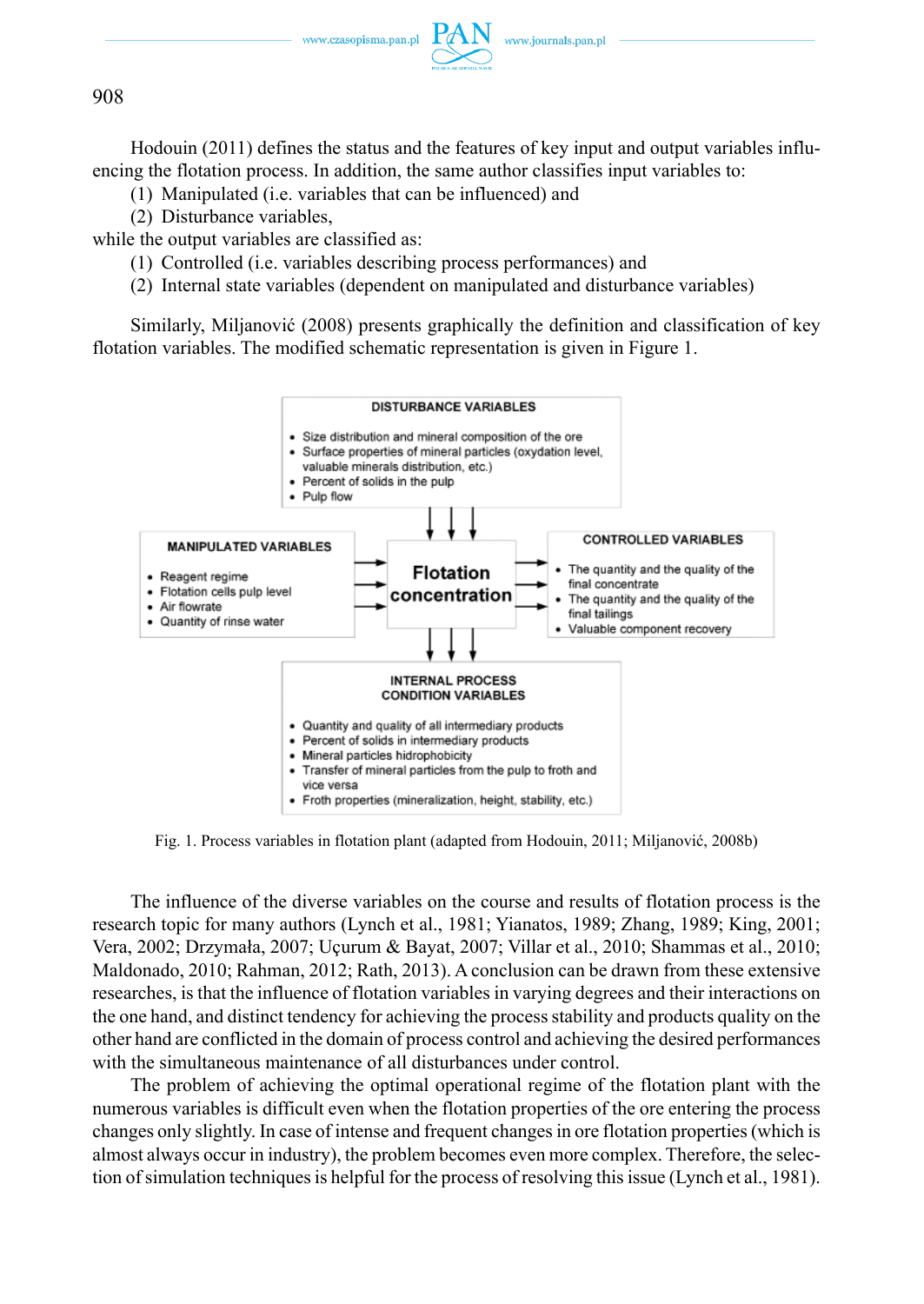# **3. Modelling of flotation processes by classical methods**

Concept of classical modelling the flotation process is based on the standard mathematical rules and expressions describing the behaviour of the flotation system.

# **3.1. Empirical models**

Regarding to classical empirical models (i.e. models based on the experience data) a correlation between the quantities of floated material and the input and output variables is established through appropriate mathematical equations. Statistical methods are used to determine the connection between the dependent and independent variables, as well as for the estimation of parameters relevant in approximation of the appropriate functional dependences. Parameters obtained by such analysis usually don't have physical significance (Polat & Chander, 2000).

Lynch et al. (1981) consider empirical models suitable for the description of flotation banks or entire plants. Data collecting for empirical models can be performed by on-line and off-line methods. In off-line methods, the data can be collected from regular shift or daily operating data- or data obtained by particular process of sampling according to the defined experimental program. In on-line methods, collection of data is performed exclusively on-line by means of instrumentation technique, although the analysis of data can be performed off-line as well. Process equipment that continually provides basic data for the development of empirical models and for their later updating is usually installed at the input or output stream of the flotation bank or plant.

Possibility of the application of empirical flotation models was described already in the middle of the XX century by Faulkner (1966) and Pitt (1968).

Lately, several empirical models for the copper recovery and grade optimization in copper ore concentrate from North Waziristan (with chalcopyrite as the main copper-bearing mineral) were developed by Ali (2007). Examples of classical empirical models describing certain subprocesses in the flotation system (mainly microprocesses occurring at the contact of pulp and froth phase) are given by Savassi et al. (1998), Gorain et al. (1999), Tsatouhas et al. (2006) and Yianatos and Contreras (2010).

Empirical models are often combined with phenomenological, in order to make the simulation process model as efficient as possible (Kuopanportti et al., 2000; Casali et al., 2002; Bakker et al., 2010).

The main advantage of empirical models is that their application often requires lower costs than other model types regarding human resources and time. If the expected model application is clearly defined, they can be used in engineering practice in a satisfactory manner. However, predictions outside of the model database boundary should be carefully considered. Furthermore, models can significantly differ for various ores and various types of flotation plant design, therefore, it is very difficult to determine the relation between the published empirical models.

Hence, the application of empirical flotation models improves the understanding of technological parameters for a specific ore, i.e. the specific flotation plant (Lynch et al., 1981).

### **3.2. Probabilistic models**

Probabilistic models are based on the possibility of occurrence of different subprocesses such as collision, adhesion and detachment of particles and air bubbles. They can serve as a tool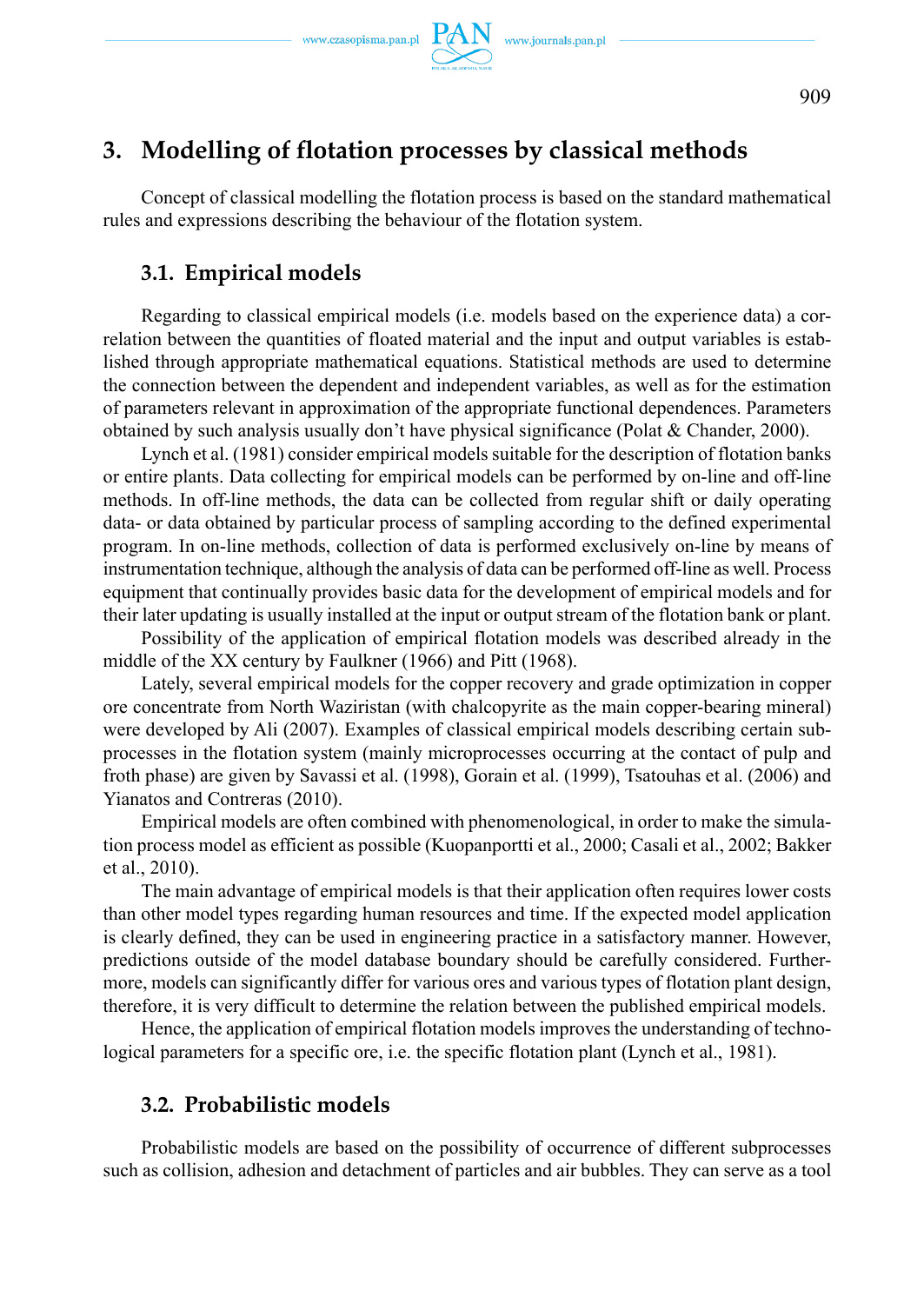910

for the description of flotation process at the macro or micro level, or otherwise represent a connection between these two types of models (Polat & Chander, 2000).

Considering the particle size, cell volume and froth stability, Schumann (1942) suggested a probabilistic flotation model presented by the equation (1):

$$
P_x = P_c \cdot P_a \cdot F \cdot [x] \cdot V \tag{1}
$$

where:

 $P_x$  — Probability of the successful transfer of a particle to the concentrate;

 $P_c$  — Probability of the particle-air bubble collision;

 $P_a$  — Probability of the particle-air bubble adhesion;

 $F -$  Froth stability factor;

[x] — Average particle size;

 $V -$  Flotation cell volume.

Since the various probabilities and independent factors are unknown in the overall process, and there is no efficient method to measure the individual probability and the effect of the factors, this model is not practical. After the probabilistic model given by Schumann (1942), Kelsall (1961) developed the alternative approach to the model enabling the easier measurements. He had considered that the weight of a certain component in the tailings obtained by flotation in the isolated flotation cell (during the stable state of process) is proportional to the weight of the same component in the feed. The model is represented by the equation (2):

$$
W = W_0 \cdot \left(1 - P\right)^n \tag{2}
$$

where:

 $W -$  Weight of the component in the tailings;

 $W_0$  — Weight of the component in the feed;

 $P -$  Probability of the component transfer into the concentrate;

 $n$  — Factor describing the process efficiency.

Model (equation (2)) is simple for use, but it should be stated that in this case, flotation concentration is considered as the discontinuous process and the time is not taken into account. However, from the probability point of view, value of the parameter *P* is the highest at the beginning of the flotation process, because floatable particles have intense tendency to be transferred to the concentrate. As the process continues, this probability gradually decrease, meaning that *P* should be viewed as a time function. By differentiating the equation (2) with respect to *P*, and introducing the functional dependence  $P(t)$  with the appropriate mathematical transformations, the general first order kinetics model is obtained. This model (equation (3)) is often used in describing the flotation processes (Zhang, 1989):

$$
\frac{dW}{dt} = -k(t) \cdot W\tag{3}
$$

In this case, the flotation rate constant *k* is calculated from the appropriate probabilities.

Examples of such model are given by Schulze (1993), as well as Schulze and Stöckelhuber (2005). For the purpose of the calculation of flotation rate constants, these authors have taken into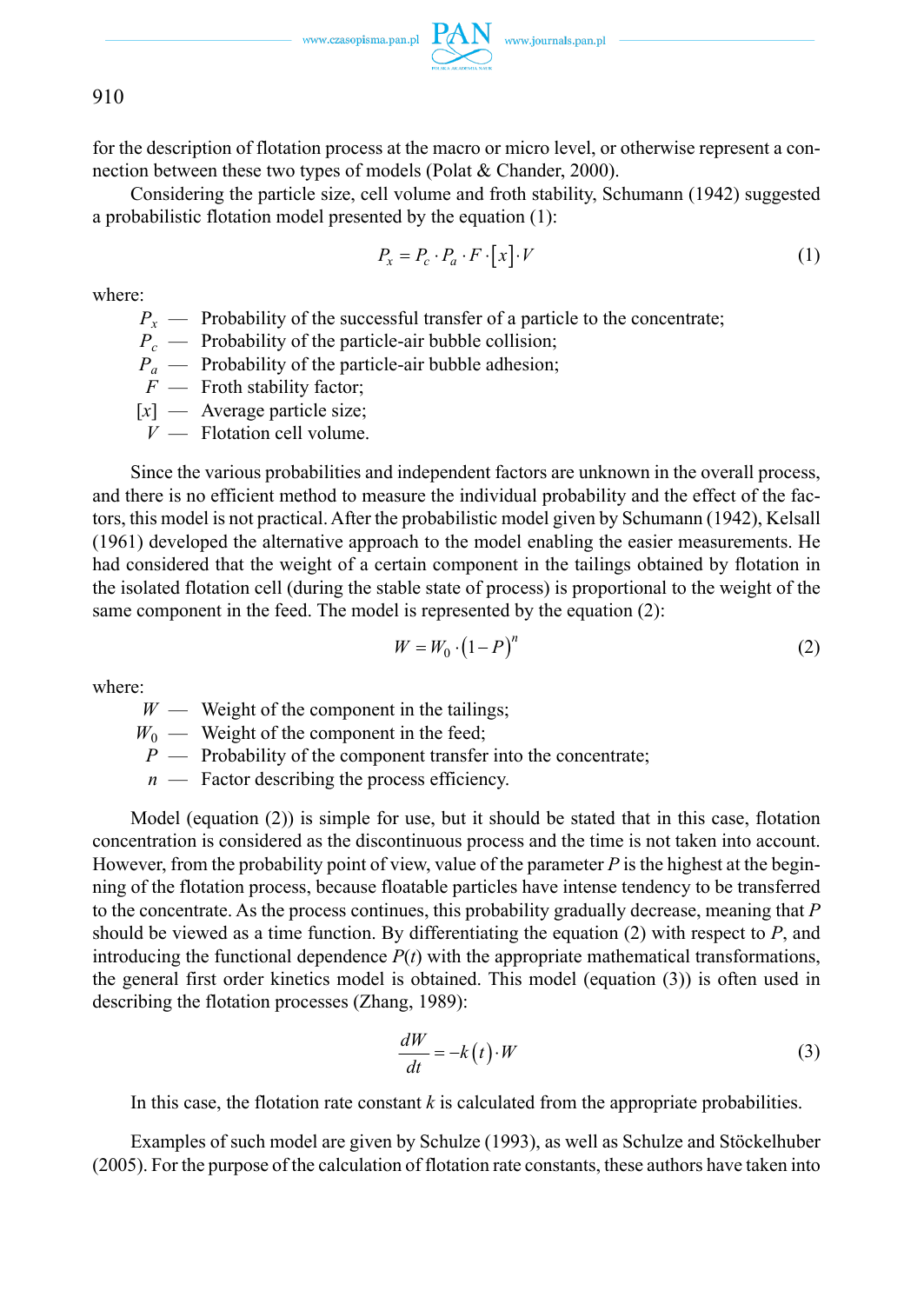

account concentration of air bubbles available for adhesion to mineral particles, the frequency of the particle-bubble collision, as well as the appropriate probabilities of: collision, adhesion, three-phase contact formation and stability of particle-bubble aggregates against external stress forces. By using the same general principles expressed by Schulze (1993), Bloom and Heindel (1997) have presented kinetic constants as the functions of the probability of the occurrence of different microprocesses in the flotation system and developed a complex model to describe flotation of toner particles from the recycled paper. Koh and Schwarz (2006) have also applied the probabilistic approach in describing the flotation microprocesses within the development of kinetic model for the particle adhesion to air bubbles in flotation pulp.

Apart from the earlier mentioned probabilistic models describing the flotation process at the macro level, and those representing the linking segments within the complex kinetic models, research publications also contain probabilistic models that independently describe microprocesses of the flotation process (Kirjavainen, 1989; Nguyen et al., 1998; Nguyen, 1998; Brožek et al., 2012).

### **3.3. Kinetic models**

Kinetic modelling of flotation processes is based on the assumptions that the rate of the particle-bubble collision process is first-order, while number of particles and the air bubble concentration remains constant [Polat & Chander, 2000). Regardless of the numerous scientific discussion about the actual order of the flotation process kinetics (for example: Somasundaran and Lin (1973) suggested graphical methods offering "relatively simple and fast way for the evaluation of the order and the rate constant of a flotation operation"; Brożek and Młynarczykowska (2007) are stating that flotation process kinetics order is varying with time; Li et al. (2013) assert that during the coal flotation, organic component floats according to the first-order kinetics, while the inorganic component floats according to the second-order kinetics; while Hernáinz and Calero (1996, 2001) in testing the flotation process kinetics of the celestite and calcite reached the conclusion that the order of flotation kinetics is not an integer value), the most widely accepted approach among the researches is still the first-order kinetics (Fichera & Chudacek, 1992; Polat & Chander, 2000; Sripriya et al., 2003; Natarajan & Nirdosh, 2006; Oproiu et al., 2009; Yianatos et al., 2010). That means the flotation cells can be modelled according to the analogy with chemical reactors with perfect mixing (Yianatos et al., 2005a; Yianatos & Henríquez, 2006; Yianatos, 2007), while the transfer of mineral particles from the pulp phase is defined by the first-order reaction rate equations (Polat & Chander, 2000).

Solution of the first-order rate equation results in the classical first-order flotation model. Classical first-order equation must be modified to represent the data of flotation rate under a wide range of conditions, while the general principle of kinetic models is brought down to the determination of the flotation rate constant, *k* (Polat & Chander, 2000; King, 2001).

The flotation rate constant depends on many factors, such as: air flowrate, mineral particles size, air bubble size, pulp density and level, reagent concentration, flotation cell design, etc. (Hernáinz & Calero, 2001; King, 2001; Runge et al., 2003a; Duan et al., 2003; Sherrell, 2004; Uçurum & Bayat, 2007; Mohammed, 2007). Therefore, it is very difficult, or virtually impossible to precisely determine the value of constant *k*.

Ferreira and Loveday (2000) state that kinetic models of the discontinuous flotation processes can be divided into two basic groups, according to distribution of the first-order rate constants.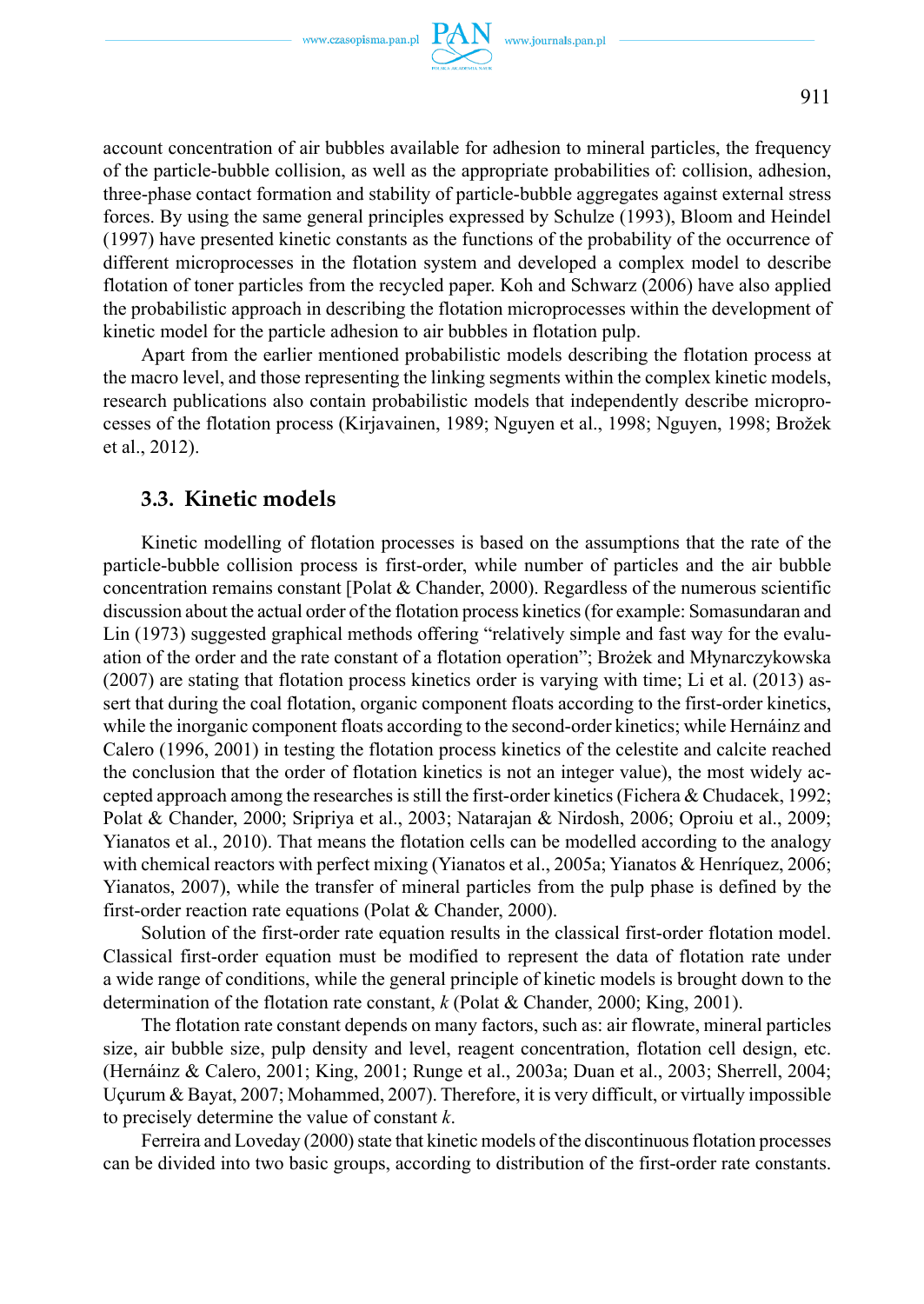

912

Those are discrete and continuous models. Discrete models can be presented by a general (modified) equation (4):

$$
\frac{R}{R_{max}} = \sum_{i=1}^{n} \varphi_i \cdot \left(1 - e^{-k_i t}\right) \tag{4}
$$

where:

*R* — Cumulative recovery of a component at time *t*;

 $R_{max}$  — Maximum possible recovery of a component;

*n* — Number of floatable classes;

*φi* — Mass ratio of the floatable fraction *i* expressed in decimals;

 $k_i$  — First order rate constant of particles in floatable class *i*;

*t* — Flotation time.

One of the first discrete kinetic models was presented by Kelsall (1961). Proposed model is based on the floatability of two fractions in the pulp (the slow-floating and fast-floating fraction). Behaviour of each fraction is described by individual rate constants. By an analogy to this model, Zhang (1989) represented the model with three floatable fractions, including the mediumfloating fraction with the appropriate rate constant. Hay (2008) published the advanced model for the optimization of nickel flotation process based on the Kelsall's model, while Welsby et al. (2010) have suggested the method for classification of floatable fractions from the lead-zinc ore (wherein they gave their mass contents and the appropriate flotation constant rates) based on the mineral particles size and the liberation degree of galena, and highlighted its significance in developing the Kelsall's and the similar models. The development of discrete flotation models was also a research topic for Runge et al. (2003b), Dehghani et al. (2011) and Saleh (2010).

Models with continuous distribution of the flotation rate constant describing the discontinuous flotation process can be presented by a general equation (5) (Yianatos et al., 2010):

$$
\frac{R}{R_{\infty}} = \int_{0}^{\infty} \left(1 - e^{-kt}\right) F\left(k\right) dk \tag{5}
$$

where:

- *R* Recovery of the component at time *t*
- *R*∞ Maximum recovery of the component at infinite time
- $k$  Kinetic rate constant which involves all the microscopic subprocesses
- $F(k)$  Rate constant distribution function for mineral species with different flotation rates

The expression  $(1 - e^{-kt})$  represents the mineral recovery of a first-order process with invariant rate constant k, as a time function.

Different investigators propose different distribution functions for *k*. Certain of them are the gamma distribution (Saleh, 2010; Yianatos et al., 2010), the rectangular distribution (Runge et al., 2003b; Yianatos et al., 2005b, 2006, 2010; Yianatos & Henríquez, 2006; Xian-ping et al., 2011; Saleh, 2010), the Weibull distribution (Yianatos et al., 2010), double normal distribution (Ferreira & Loveday, 2000). Additionally, Polat and Chander (2000) in their extensive presentation of the first-order kinetic models involve the possibility of utilization of the triangular and sinusoidal distribution of the flotation process rate constant. Testing the compatibility of various distribution functions to represent the flotation rate constant in modelling of copper flotation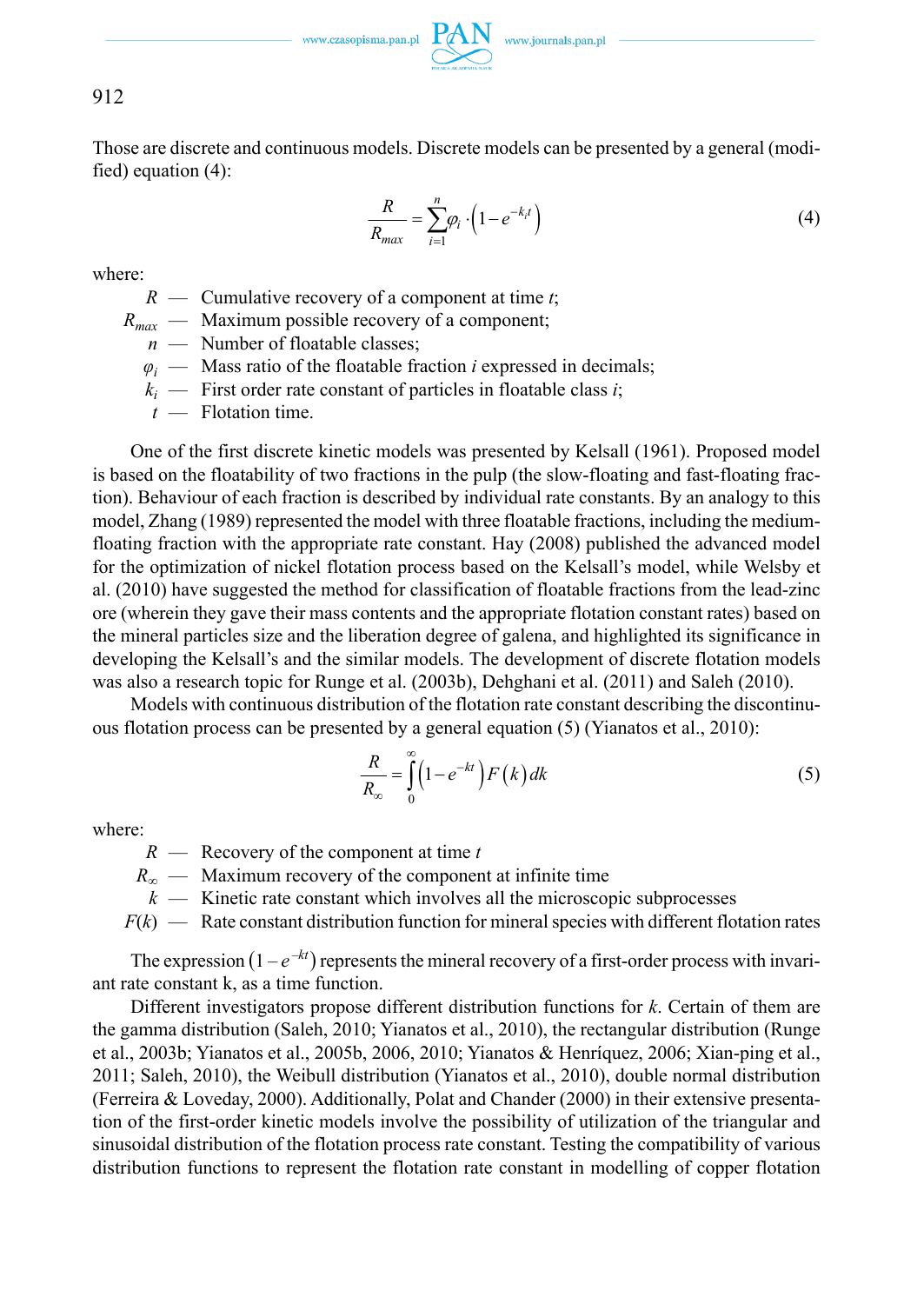

process, Yianatos et al. (2010) included, among others, the Dirac delta function, which is essentially brought down to discrete model with one floatable fraction. Kalinowski et al., stated that the most commonly accepted mathematical models of the flotation kinetics are: the model of multi-fractional and fractional one, and the model of gamma floatability distribution. At the same time, the authors suggest triangular distribution for density function of coal particles floatability (Kalinowski et al., 2013).

Nevertheless, in spite of many attempts to determine constant *k* as accurately as possible, and consequently to define the most adequate flotation process model as possible, the generally accepted opinion is that there is no unique model describing flotation kinetics well enough.

For continuous flotation processes, mineral recovery can be generally presented by equation (6) (Yianatos et al., 2007; Yianatos, 2012):

$$
\frac{R}{R_{\infty}} = \int_{0}^{\infty} \int_{0}^{\infty} \left(1 - e^{-kt}\right) F\left(k\right) E\left(t\right) dk dt \tag{6}
$$

where:  $E(t)$  — residence time distribution function for continuous processes with different mixing characteristics.

The rest of the parameters have the same meaning as in equation (5).

Residence time distribution function *E*(*t*) depends on the hydrodynamic regime and is related to cell design and circuit arrangement. Yianatos (2007) proposed a relatively simple model for determining the function  $E(t)$  for the high volume (130 m<sup>3</sup>) single flotation cell. The model showed good compliance with the experimental data obtained by testing the liquid and three solid fractions (fine, medium and coarse). The same author also defined models for determining *E*(*t*) for flotation bank containing *N* cells and flotation column.

#### **3.4. Population-balance models**

Population-balance models are special type of discrete kinetic models. The populationbalance approach originate from an idea that mineral particles in the cell are conceptually divided into groups, where the particles in any one group are similar in dimensions and mineral composition (King, 2001). General principles of flotation process population-balance modelling are described by Herbst and Harris (2007). According to this model, concentration of mineral particles in the flotation cell is considered for each group defined, depending on the particle state in the cell (i.e. free in the pulp, attached to the air bubble in the pulp, free in the froth or attached to the air bubble in the froth, as presented in Figure 2). Mathematically, it can be generally presented by a set of differential equations (7) (adapted according to Herbst and Harris (2007), and Herbst and Flintoff (2012)):

$$
\frac{\partial V\psi_j}{\partial t} = \psi_{jIN} Q_{IN} - \psi_{jOUT} Q_{OUT} + \sum_{i=1}^{n} k_{ji} \psi_j V \tag{7}
$$

where:

- *ψj* — Concentration of mineral particles in each of the four possible states (every object state is defined by a single differential equation);
- *V* Volume of flotation cell;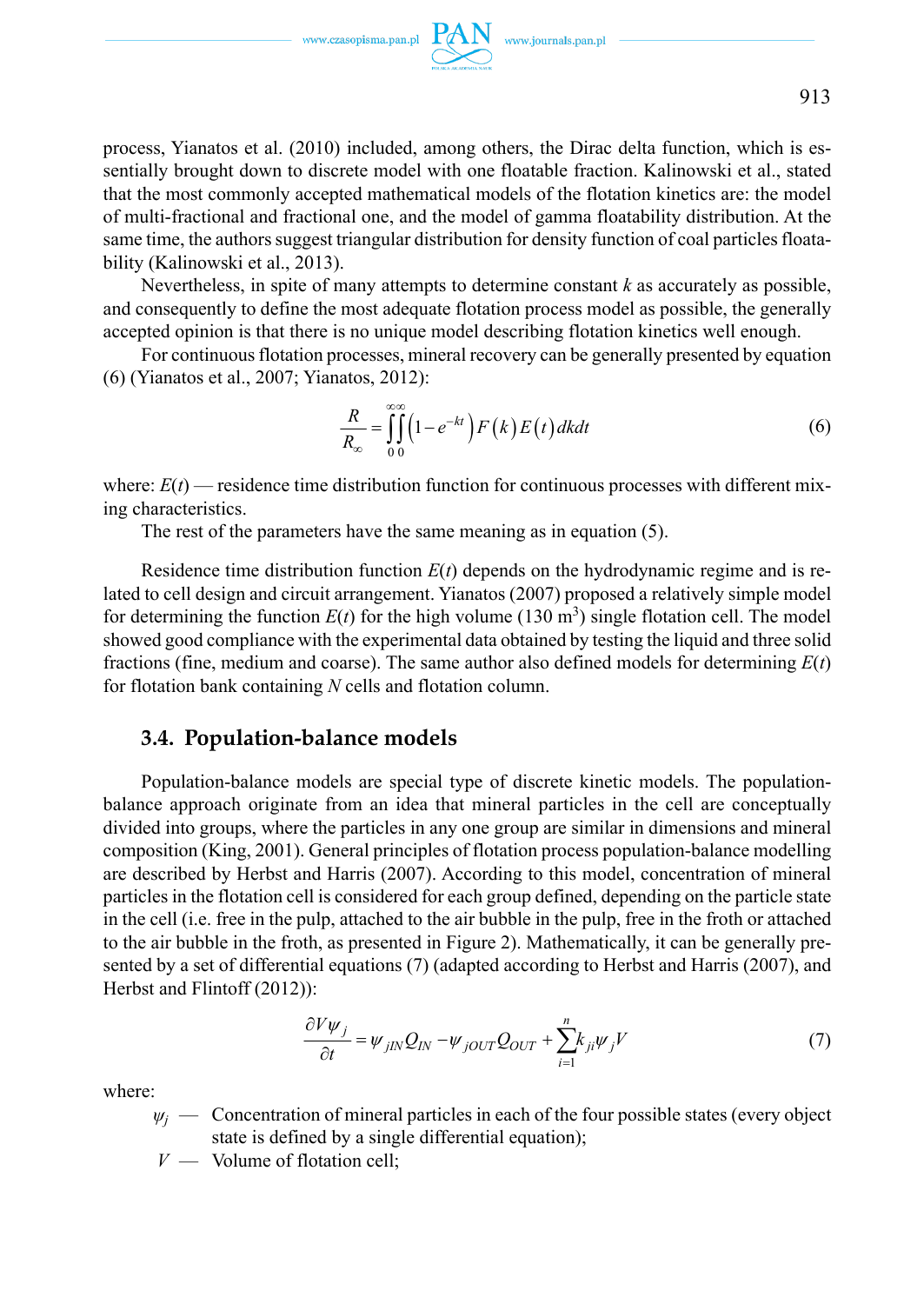

- $Q_N$  Volumetric flowrate of the input material (water or air) in the pulp phase or the froth phase (see Fig. 2);
- $Q_{OUT}$  Volumetric flowrate of the output material (water or air) from the pulp or froth phase (see Fig. 2);
- $\psi_{jIN}$  Concentration of mineral particles in one of four states that will, due to certain mechanisms, pass into the object state, or they are already in the object state;
- $\psi_{iOUT}$  Concentration of mineral particles in one of four states that are not in the object state, or they will, due to certain mechanisms, leave object state;
	- $k_{ii}$  Transfer rate between the states according to any of the mechanisms (i.e. attachment or detachment of the particle and the air bubble, entrainment of particles into froth or their drainage from the froth, etc.);
	- $j$  correspond to the mineral particle size;
	- $i$  correspond to the mineral particle composition.



Fig. 2. Four-state population balance model for particles in a flotation cell [Herbst and Harris (2007)]  $(Q_F, Q_C, Q_T)$  – water flowrate in the feed, concentrate and tailings, respectively;  $Q_A, Q_{AC}, Q_{AT}$  – air flowrate in the feed, concentrate and tailings, respectively (in practice,  $Q_{AT} \approx 0$ );  $Q_R$  – flowrate of water returning from froth to pulp,  $Q_E$  – flowrate of water transferred from pulp to froth;  $k^{PAT}$ ,  $k^{PDT}$  – transfer rate of attachment and detachment of particles and air bubbles in pulp, respectively;  $k<sup>FAT</sup>, k<sup>FDT</sup>$  – transfer rate of attachment and detachment of particles and air bubbles in froth, respectively)

Upon establishing the set of differential equations, transfer rate constants are determined, based on mathematical equations and experimental data.

Pérez-Correa et al. (1998) presented a model describing the dynamics of flotation plant, based on the mass balances with first order flotation kinetics. The key model assumptions are:

- a) Existence of two phases in the flotation cell (the pulp and the froth);
- b) Existence of two mineralogical classes: rich minerals (useful minerals, mostly chalcopyrite) and poor minerals (mostly gangue);
- c) Each phase in the cell is perfectly mixed;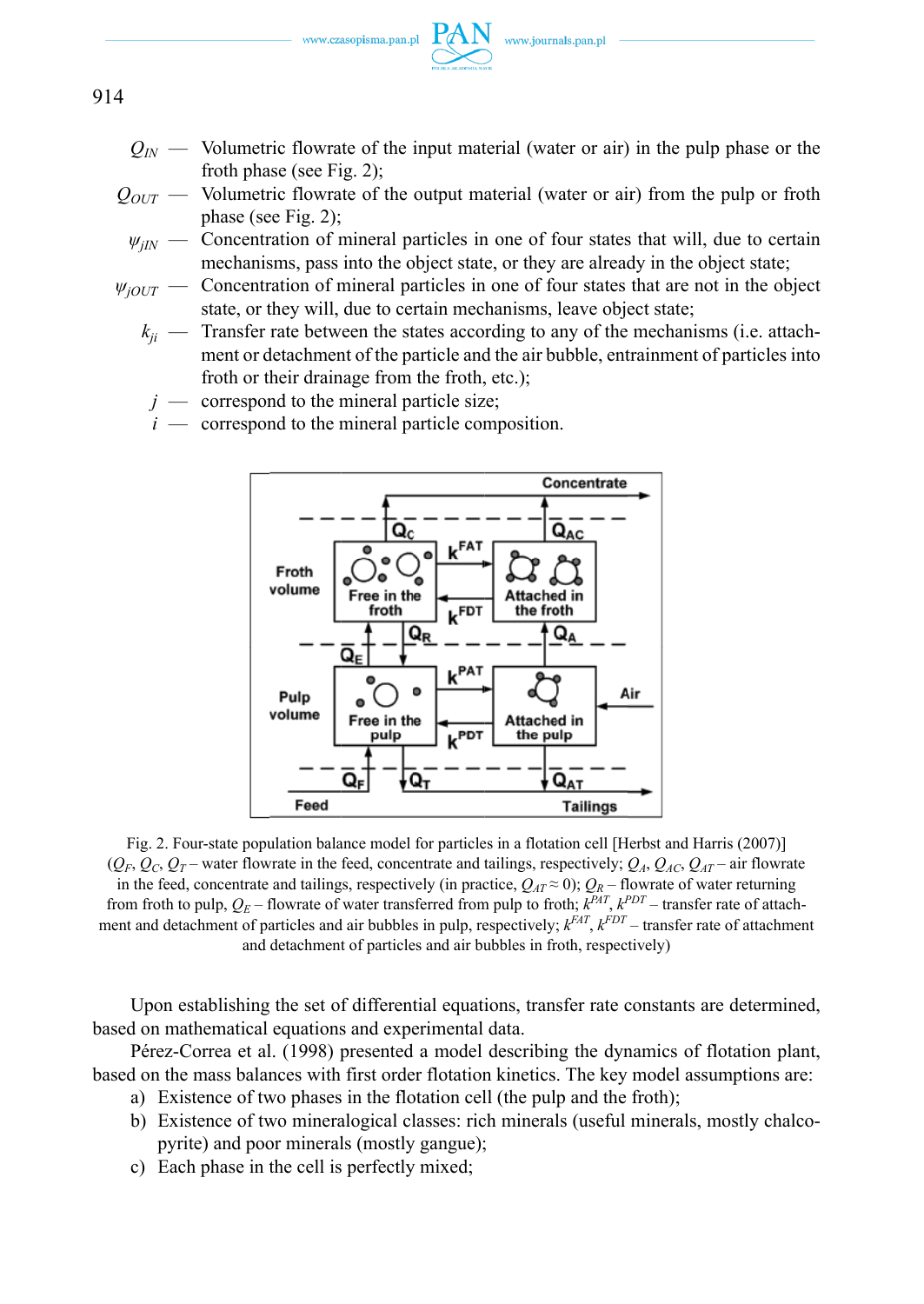

- d) Material transfer between phases occurs in both directions;
- e) Pulp and froth densities are constant;
- f) Only one particle size affects the flotation rate (although this can vary);
- g) Cell lines are considered as a supercell with equivalent total volume.

Model variables are classified as follows:

- Input variables
	- manipulated: collector doses, frother addition rate, pulp level;
	- disturbances: copper feed grade, feed flowrate, average feed particle size, iron feed content and the pH of the feedstream.
- Output variables
	- measured: copper concentrate grade, copper tailing grade, recovery
	- non-measured: concentrate and tailing flowrates (Pérez-Correa et al., 1998).

The population-balance approach in flotation process macro-scale modelling was applied also by Bloom and Heindel (1997), Sosa-Blanco et al. (1999), Casali et al. (2002) and Sbarbaro et al. (2008).

Modelling of subprocesses in the flotation system by population-balance approach is, according to the available literature data, mostly reduced to predicting the distribution of air bubbles in the system (Deglon et al., 1999; Sawyerr et al., 1998; Koh & Schwarz, 2008).

Finally, it should be stated that the given classification of classical flotation models is not strict. Namely, due to the flotation process complexity, i.e. large number of influencing variables, it is often necessary to combine different approaches in process modelling. Hence, it is not rare that kinetic and probabilistic models are mutually entwined and supplemented with the use of empirical expressions or constants in order to improve model adequacy.

# **4. Conclusion**

Despite the fact that general flotation process principles are well known, the development of the quantitative predictive model, that would successfully be used to simulate industrial flotation plant operation is not a simple process. The difficulties originate from the complexity of many microprocesses and their mutual interactions influencing the final outcome of the mineral particles flotation.

However, since the thirties, much effort had been made to present the flotation process more adequately, resulting in large number of various models. These models, depending on approach, describe flotation process at the macro and micro level, and can be based on the classical mathematical equations or soft computing expressions.

Among the classical mathematical models – empirical, probabilistic, kinetic and populationbalance models are the most often defined separate categories.

Empirical models are based on the experience data and they are, by the rule, related to a specific flotation plant, while probabilistic models take into account the probability of different subprocesses within the flotation system. The development of kinetic models is usually associated with the assumption that flotation process is performed according to first-order kinetics, while the population-balance models consider the kinetic processes in the flotation system by classification of mineral particles into pre-defined groups.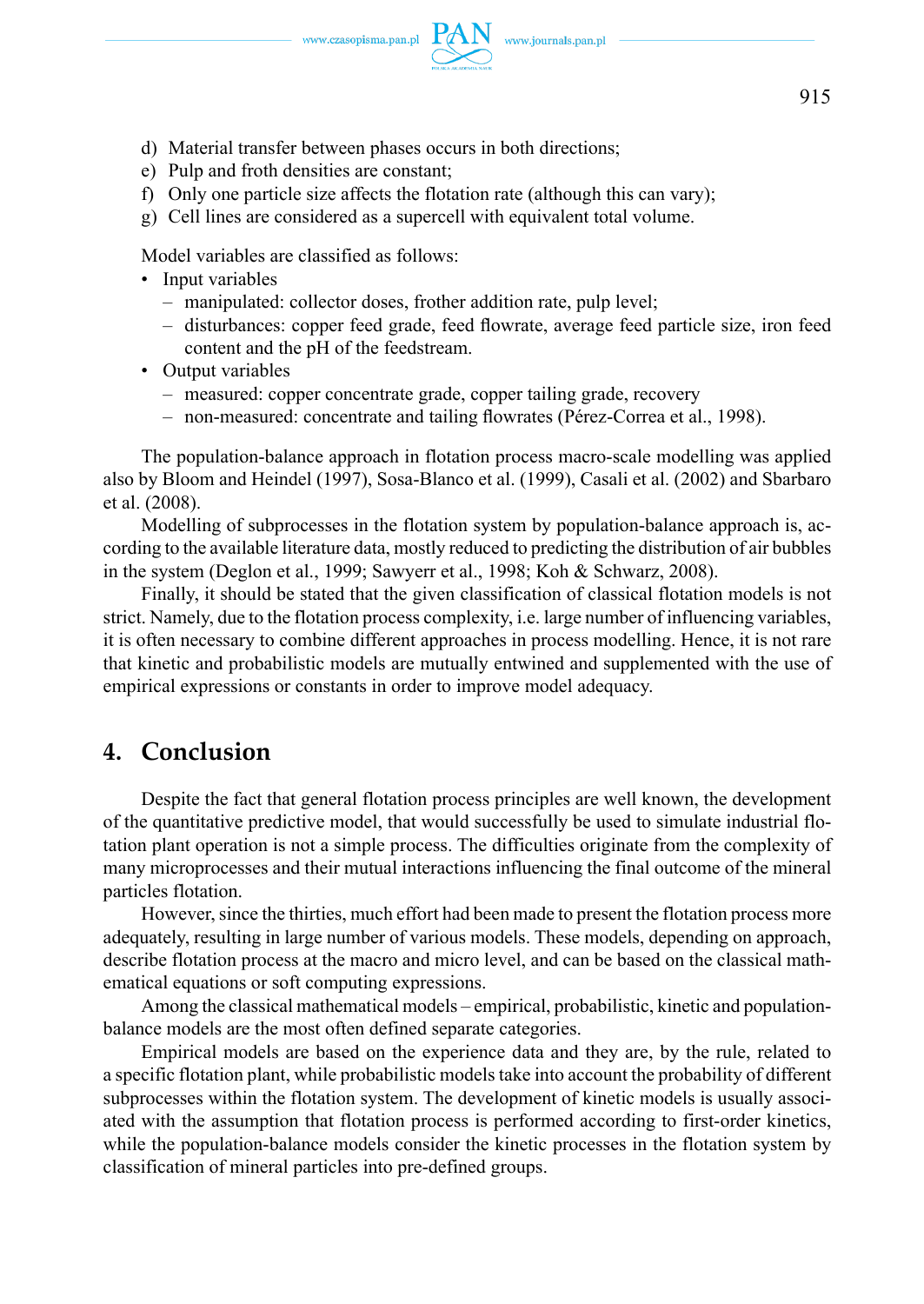www.czasopisma.pan.pl  $PA$ 



It is, however, important to emphasize that mentioned classification should not be considered very strict, because different modelling approaches are mutually entwined and supplemented for the purpose of better mathematical description of flotation concentration.

#### **Acknowledgments**

This investigation was conducted under the Project TR 33007 "Implementation of the modern technical, technological and ecological design solutions in the existing production systems of the Copper Mine Bor and Copper Mine Majdanpek" funded by the Ministry of Education, Science and Technological Development of the Republic of Serbia.

### **References**

- Ali S., 2007. *Mathematical models for the efficiency of flotation process for North Waziristan copper*. PhD Thesis, University of education Lahore, Pakistan, 167 p.
- Bakker C.W., Meyer C.J., Deglon D.A., 2010. *The development of a cavern model for mechanical flotation cells*. Minerals Engineering, 23, p. 968-972.
- Bloom F., Heindel T.J., 1997. *Mathematical Modelling of the Flotation Deinking Process*. Mathematical and Computer Modelling, Vol. 25, No. 5, p. 13-58.
- Brożek M., Młynarczykowska A., 2007. *Analysis of kinetics models of batch Flotation*. Physicochemical Problems of Mineral Processing (Fizykochemiczne Problemy Mineralurgii), Vol. 41, p. 51-65.
- Brożek M., Młynarczykowska A., 2012. *The distribution of air bubble size in the pneumo-mechanical flotation machine*. Archives of Mining Sciences, Vol. 57, No. 3, p. 729-740.
- Casali A., Gonzalez G., Agusto H., Vallebuona G., 2002. *Dynamic simulator of a rougher flotation circuit for a copper sulphide ore*. Minerals Engineering, 15, p. 253-262.
- Çilek E.C., 2002. *Application of neural networks to predict locked cycle flotation test results*. Minerals Engineering, 15, p. 1095-1104.
- Ćalić N., 1990. *Teorijski osnovi pripreme mineralnih sirovina*. Faculty of Mining and Geology, University of Belgrade, 496 p. (In Serbian).
- Deglon D.A., Sawyerr F., O'Connor C.T., 1999. *A model to relate the flotation rate constant and the bubble surface area flux in mechanical flotation cells*. Minerals Engineering, Vol. 12, No. 6, p. 599-608.
- Dehghani F., Ranjbar G., Rezai B., 2011. *The Effect of the Shape of Silica Particles Ground by Ball Mill on their Flotation Kinetics*. American Journal of Scientific Research, Iss. 29, p. 33-40.
- Drzymała J., 2007. *Mineral Processing: Foundations of theory and practice of minerallurgy*. Wroclaw University of Technology, 508 p.
- Duan J., Fornasiero D., Ralston J., 2003. *Calculation of the flotation rate constant of chalcopyrite particles in an ore*. International Journal of Mineral Processing, 72, p. 227-237.
- Faulkner B.P., 1966. *Computer control improves metallurgy at Tennessee copper flotation*. Plan Mining Engineering, Vol. 18, p. 53-57.
- Ferreira J.P., Loveday B.K., 2000. *An improved model for simulation of flotation circuits*. Minerals Engineering, Vol. 13, No. 14-15, p. 1441-1453.
- Fichera M.A., Chudacek M.W., 1992. *Batch cell flotation models A review*. Minerals Engineering, Vol. 5, Iss. 1, p. 41-55.
- Garcia Zuñiga H., 1935. *The efficiency obtained by flotation is an exponential function of time*. Boletín Minero, Sociedad Nacional de Minería, Santiago, Chile, 47, p. 83-86.
- Gorain B.K., Franzidis J.-P., Manlapig E.V., 1999. *The empirical prediction of bubble surface area flux in mechanical flotation cells from cell design and operating data*. Minerals Engineering, Vol. 12, No. 3, p. 309-322.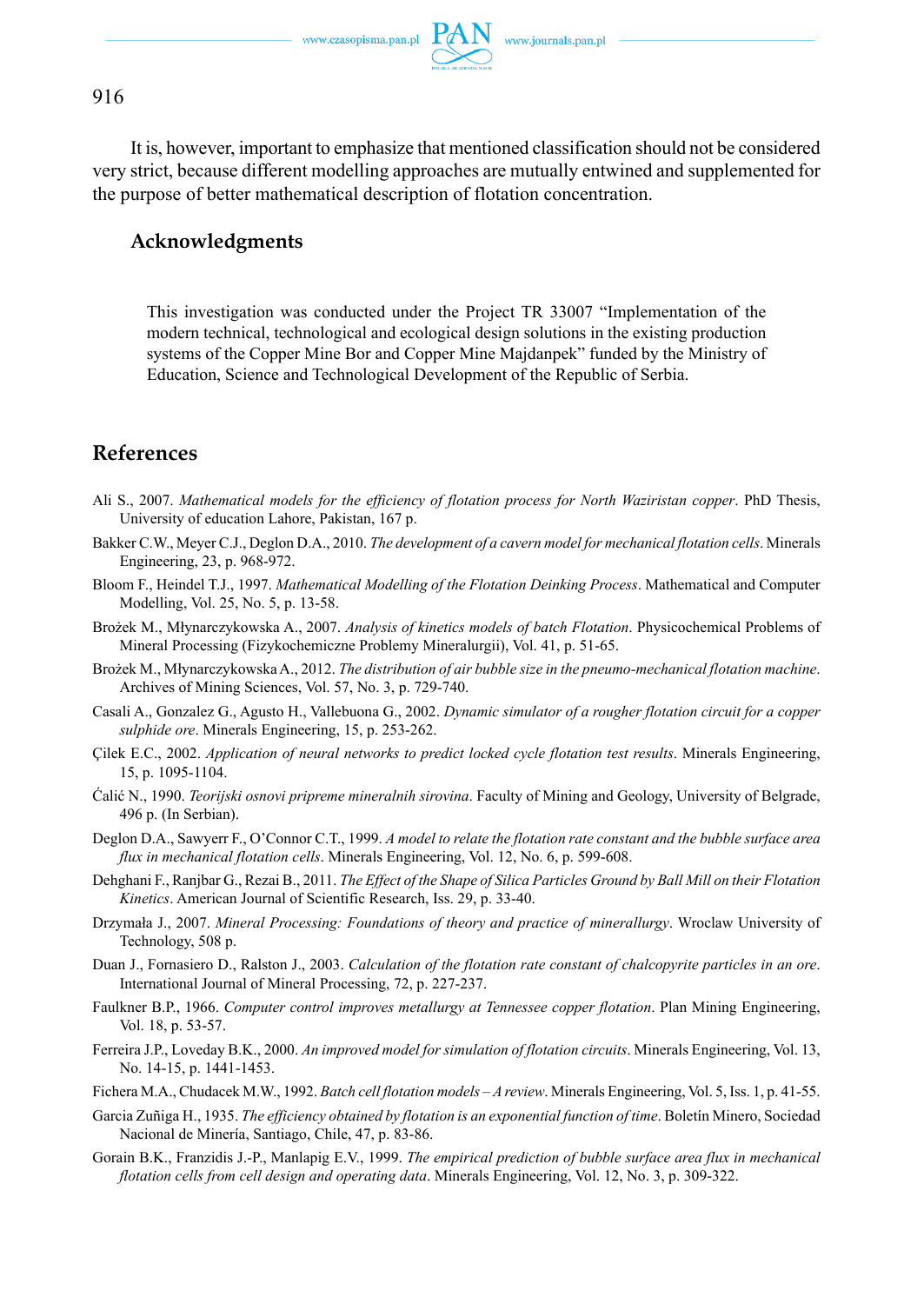- Harris C.C., 1978. *Multiphase models of flotation machine behaviour*. International Journal of Mineral Processing, Vol. 5, Iss. 2, p. 107-129.
- Harris M.C., Runge K.C., Whiten W.J., Morrison R.D., 2002. *JKSimFloat as a practical tool for flotation process design and optimization*. Mineral Processing Plant Design, Practice and Control, Vol. 1 (Edited by A.L. Mular, D.N. Halbe and D.J. Barrat), p. 461-478.
- Hay M.P., 2008. *Optimising froth condition and recovery for a nickel ore*, Minerals Engineering, 21, p. 861-872.
- Herbst J.A., Harris M.C., 2007. *Modeling and simulation of industrial flotation processes*. Froth Flotation: A Century of Innovation (Edited by M.C. Fuerstenau, G.J. Jameson, R.H. Yoon), Publisher: SME, p. 757-777.
- Herbst J.A., Flintoff B., 2012. *Recent Advances in Modeling, Simulation, and Control of Mineral Processing Operations*. In: Separation Technologies for Minerals, Coal, and Earth Resources (Edited by C.A. Young and G.H. Luttrell), Publisher: SME, p. 667-680.
- Hernáinz F., Calero M., 1996. *Flotation rate of celestite and calcite*. Chemical Engineering Science, Vol. 51, No. 1, p. 119-125.
- Hernáinz F., Calero M., 2001. *Froth flotation: kinetic models based on chemical analogy*. Chemical Engineering and Processing 40, p. 269-275.
- Hodouin D., 2011. *Methods for automatic control, observation, and optimization in mineral processing plants*. Journal of Process Control, 21, p. 211-225.
- Kalinowski K., Kaula R., 2013. *Verification of flotation kinetics model for triangular distribution of density function of flotability of coal particles*. Archives of Mining Sciences, Vol. 58, No. 4, p. 1279-1287.
- Kelsall D.F., 1961. *Application of probability in the assessment of flotation systems*. Transactions of the Institution of Mining and Metallurgy, Vol. 70, p. 191-204.
- King R.P., 2001. *Modeling and Simulation of Mineral Processing Systems*. Publisher: Butterworth-Heinemann, Oxford, Great Britain, 403 p.
- Kirjavainen V.M., 1989. *Application of a probability model for the entrainment of hydrophilic particles in froth flotation*. International Journal of Mineral Processing,Vol. 27, Iss. 1-2, p. 63-74.
- Koh P.T.L., Schwarz M.P., 2006. *CFD modelling of bubble–particle attachments in flotation cells*. Minerals Engineering, 19, p. 619-626.
- Koh P.T.L., Schwarz M.P., 2008. *Modelling attachment rates of multi-sized bubbles with particles in a flotation cell*. Minerals Engineering, 21, p. 989-993.
- Kuopanportti H., Suorsa T., Dahl O., Niinimäki J., 2000. *A model of conditioning in the flotation of a mixture of pyrite and chalcopyrite ores*. International Journal of Mineral Processing, 59, p. 327-338.
- Laurila H., Karesvuori J., Tiili O., 2002. *Strategies for Instrumentation and Control of Flotation Circuits. Mineral Processing Plant Design*. Practice and Control, Vol. 2 (Edited by A.L. Mular, D.N. Halbe and D.J. Barrat), p. 2174-2195.
- Li Y., Zhao W., Gui X., Zhang X., 2013. *Flotation kinetics and separation selectivity of coal size fractions*. Physicochemical Problems of Mineral Processing, 49 (2), p. 387-395.
- Lynch A.J., Johnson N.W., Manlapig E.V., Thorne C.G., 1981. *Mineral and Coal Flotation Circuits Their simulation and Control*. Publisher: Elsevier, 290 p.
- Maldonado M.A., 2010. *Advances in estimation and control for flotation columns*. PhD Thesis, Faculté des sciences et de génie, Université Laval, Québec, Canada, 175 p.
- Marais C., Aldrich C., 2011. *The estimation of platinum flotation grade from froth image features by using artificial neural networks*. The Journal of The Southern African Institute of Mining and Metallurgy, Vol. 111, p. 81-85.
- Milošević S., 1994. *Flotacijska koncentracija Teorijske osnove flotiranja*. Technical Faculty in Bor, University of Belgrade, 211 p. (In Serbian).
- Miljanović I., 2008. *Fazi logičko upravljanje procesima u pripremi mineralnih sirovina*. Faculty of Mining and Geology, University of Belgrade, 161 p. (In Serbian).
- Mohammed A.A., 2007. *Removal of Emulsified Paraffine from Water: Effect of Bubble Size and Particle Size on Kinetic of Flotation*, Iraqi Journal of Chemical and Petroleum Engineering, Vol. 8, No. 3, p. 1-5.
- Moolman D.W., Aldrich C., Van Deventer J.S.J., 1995. *The monitoring of froth surfaces on industrial flotation plants using connectionist image processing techniques*. Minerals Engineering, Vol. 8, Iss. 1/2, p. 23-30.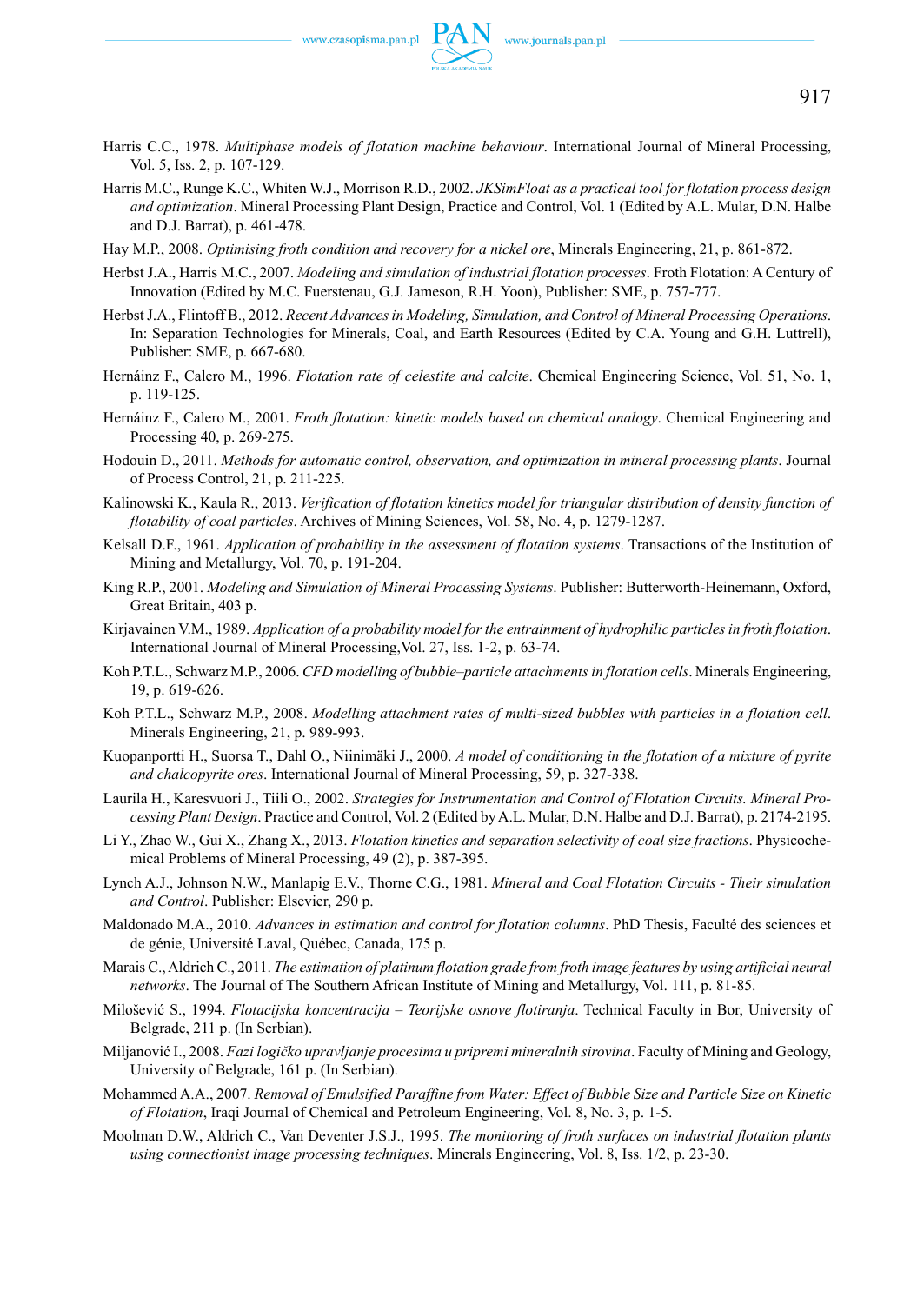www.czasopisma.pan.pl



- Nakhaei F., Mosavi M.R., Sam A., Vaghei Y., 2012. *Recovery and grade accurate prediction of pilot plant flotation column concentrate: Neural network and statistical techniques*. International Journal of Mineral Processing, 110-111, p.140-154.
- Nakhaei F., Mosavi M.R., Sam A., 2013. *Recovery and grade prediction of pilot plant flotation column concentrate by a hybrid neural genetic algorithm*. International Journal of Mining Science and Technology, 23, p. 69-77.
- Natarajan R., Nirdosh I., 2006. *A Comparative Study of Kinetics of Flotation of a Copper-Nickel Ore by N-Hydrocinnamoyl-N-Phenylhydroxylamine (HCNPHA) Vis-À-Vis Potassium Amyl Xanthate (PAX)*. Proceedings of the International Seminar on Mineral Processing Technology,Chennai, India, p. 236-242.
- Nguyen A.V., Ralston J., Schulze H.J., 1998. *On modelling of bubble-particle attachment probability in flotation*. International Journal of Mineral Processing, 53, p. 225-249.
- Nguyen A.V., 1998. *Particle-bubble encounter probability with mobile bubble surfaces*. International Journal of Mineral Processing, Vol. 55, Iss. 2, p. 73-86.
- Oproiu G., Lacatusu I., Stoica L., 2009. *Examination of Kinetic Flotation Process for Two Experimental Cu(II) and Ni(II) – α-benzoinoxime Systems, Based on Kinetic Literature Models*. Chemistry Magazine (Revista de Chimie), Vol. 60 (6), p. 641-645.
- Pérez-Correa R., González G., Casali A., Cipriano A., Barrer R., Zavala E., 1998. *Dynamic modelling and advanced multivariable control of conventional flotation circuits*. Minerals Engineering, Vol. 11, No. 4, p. 333-346.
- Pitt J.C., 1968. *The development of system for continuous optimal control of flotation plants*. In: Computer Systems Dynamics and Automatic Control in Basic Industries, I.F.R.C Symposium, Sydney, p. 165-171.
- Polat M., Chander S., 2000. *First-order flotation kinetics models and methods for estimation of the true distribution of flotation rate constants*. International Journal of Mineral Processing, Vol. 58, p. 145-166.
- Rahman R.M., Ata S., Jameson G.J., 2012. *The effect of flotation variables on the recovery of different particle size fractions in the froth and the pulp*. International Journal of Mineral Processing, Vol. 106-109, p. 70-77.
- Rath S.S., Sahoo H., Das B., 2013. *Optimization of flotation variables for the recovery of hematite particles from BHQ ore*. International Journal of Minerals, Metallurgy and Materials, Vol. 20, No. 7, p. 605-611.
- Rojas D., Cipriano A., 2011. *Model based predictive control of a rougher flotation circuit considering grade estimation in intermediate cells*. Dyna Vol.78, No. 166, p. 29-37.
- Runge K.C., Franzidis J.P., Manlapig E.V., 2003a. *A study of the flotation characteristics of different mineralogical classes in different streams of an industrial circuit*. Proceedings of XXII International Mineral Processing Congress, 29 September – 3 October 2003, Cape Town, South Africa, p. 962-972.
- Runge K.C., Franzidis J.P., Manlapig E.V., Harris M.C., 2003b. *Structuring a flotation model for robust prediction of flotation circuit performance*. Proceedings of XXII International Mineral Processing Congress, 29 September – 3 October 2003, Cape Town, South Africa, p. 973-984.
- Saleh A.M., 2010. *A study on the performance of second order models and two phase models in iron ore flotation*. Physicochemical Problems of Mineral Processing, Vol. 44, p. 215-230.
- Savassi O.N., Alexander D.J., Franzidis J.P., Manlapig E.V., 1998. *An empirical model for entrainment in industrial flotation plants*. Minerals Engineering, Vol. 11, No. 3, p. 243-256.
- Sawyerr F., Deglon D.A., O'Connor C.T., 1998. *Prediction of bubble size distribution in mechanical flotation cells*. The Journal of The South African Institute of Mining and Metallurgy, 98 (4), p. 179-185.
- Sbarbaro D., Maldonado M., Cipriano A., 2008. *A two level hierarchical control structure for optimizing a rougher flotation circuit*. Proceedings of the 17th World Congress The International Federation of Automatic Control, Seoul, Korea, July 6-11, 2008, p. 11018-11022.
- Schulze H.J., 1993. *Flotation as a heterocoagulation process: Possibilities of calculating the probability of flotation*. In: Coagulation and Flocculation: Theory and Applications (Edited by B. Dobiáš), p. 321-353.
- Schulze H.J., Stöckelhuber W., 2005. *Flotation as a Heterocoagulation Process: Possibilities of Calculating the Probability of the Microprocesses, Rupture of the Intervening Thin Liquid Film, and Progress in Modeling of the Overall Process*. In: Coagulation and Flocculation,( Edited by H. Stechemesser and B. Dobiáš), p. 455-517.
- Schumann R., 1942. *Flotation Kinetics. Part 1. Methods for Steady-State Study of Flotation Problems*. Journal of Physical Chemistry, Vol. 46, p. 891-902.
- Shammas N.K., Bennett G.F., 2010. *Principles of Air Flotation Technology*. In: Flotation Technology (Edited by L.K. Wang, N.K. Shammas, W.A. Selke, D.B. Aulenbach), Chapter 1, p. 1-47.